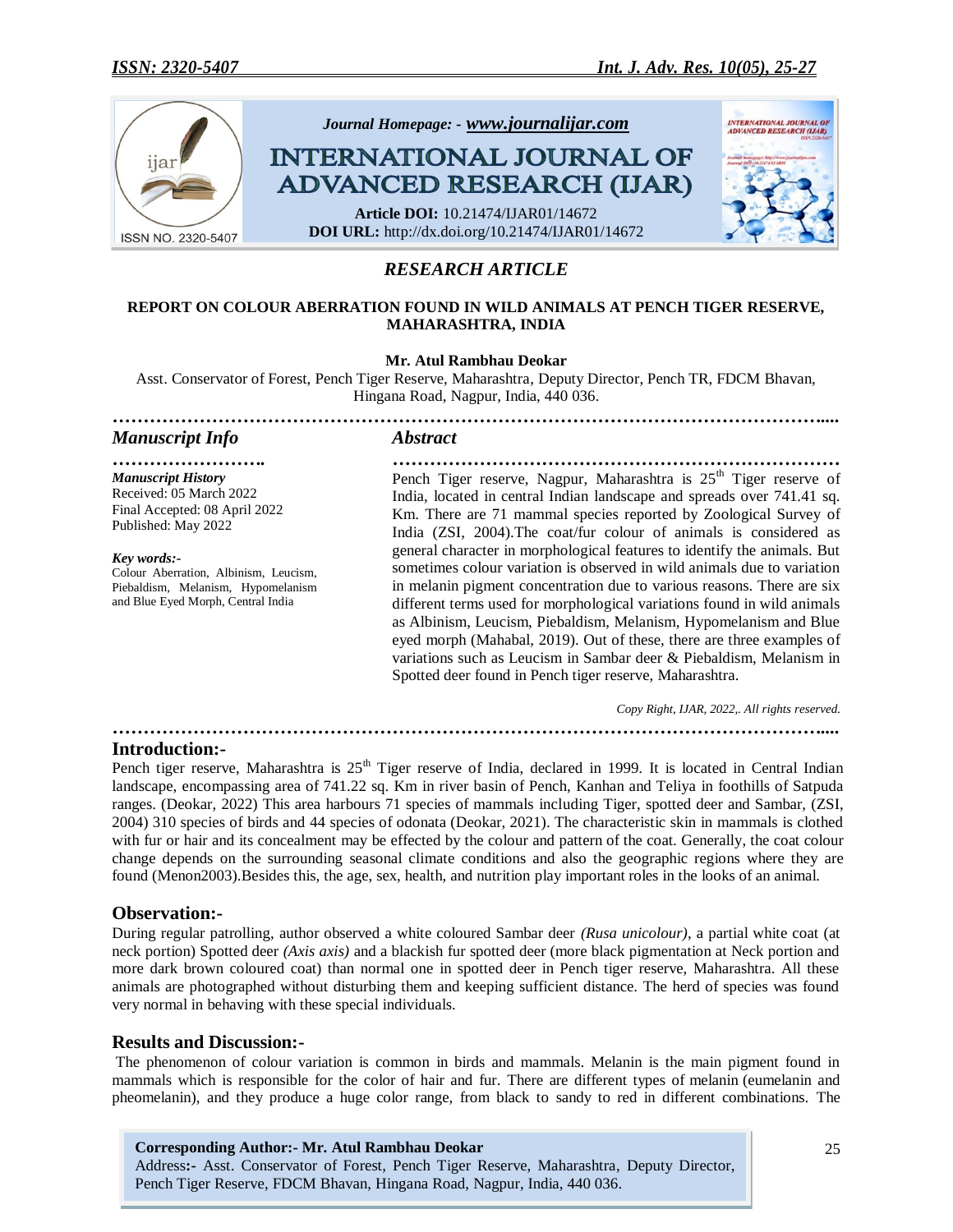development of melanin is depend upon biochemical process called melanin synthesis which is affected by any disturbance or the heritable cause, i.e., genetic mutation, at every stage of melanin synthesis affects the concentration and distribution of melanin resulting in an aberrant colour.(van Grouw 2013).

**Table 1:-** Terminology used to describe colour aberrations adopted from van Grouw (2006, 2013), Abreu et al. (2013), Lucati & Lopez-Baucells (2016), and Mahabalet al. (2016) except blue-eyed white morph (Mahabal et al, 2019).

| Aberration   | Effect on melanin                                        | Effect on | Effect on | Effect<br>$\alpha$         |
|--------------|----------------------------------------------------------|-----------|-----------|----------------------------|
|              |                                                          | Eyes      | Skin      | Hairs                      |
|              | Total lack of both melanins in skin, hair follicles and  | Red       | Pale      | White                      |
| Albinism     | eyes due to the heritable absence of the enzyme          |           |           |                            |
|              | tyrosinase in pigment cells.                             |           |           |                            |
|              | Total lack of both melanins in all of the hair follicles | Normal    | Pale      | Whitish                    |
| Leucism      | and skin due to the heritable absence of pigment cells   |           |           |                            |
|              | caused by the failure of melanocytes to migrate to the   |           |           |                            |
|              | skin and hair follicles.                                 |           |           |                            |
|              | Total lack of melanin in part of the skin and/or         | Normal    | Normal    | Normal                     |
| Piebaldism   | hair follicles due to the heritable absence of           |           |           | white<br>except            |
|              | melanocytes in the affected part.                        |           |           | patches                    |
| Melanism     | Abnormal deposition of melanin (not necessarily an       |           | Normal    | <b>Black</b><br>$\alpha$ r |
|              | increase of pigment) in the skin and/or hair follicles.  |           |           | reddish-                   |
|              |                                                          |           |           | brown                      |
| Hypomelanism | Mutations affecting melanin biosynthesis, pigment        | Normal    | Normal    | Brown,                     |
|              | granule trafficking, or membrane sorting.                |           |           | Golden.                    |
|              |                                                          |           |           | Beige                      |
| Blue-eyed    | Pheomelanin is largely absent; eumelanin is present in   | Blue      | Pale      | White stripes/             |
| white morph  | the eyes and in the hairs of stripes. Mostly seen in     |           |           | spots, Brown               |
|              | tigers and leopards.                                     |           |           | spots                      |

**Table No. 2:-** Showing photographs of wild animals and colour aberrations.

| 1) | Leucism observed<br>in Sambar deer |  |
|----|------------------------------------|--|
|    |                                    |  |